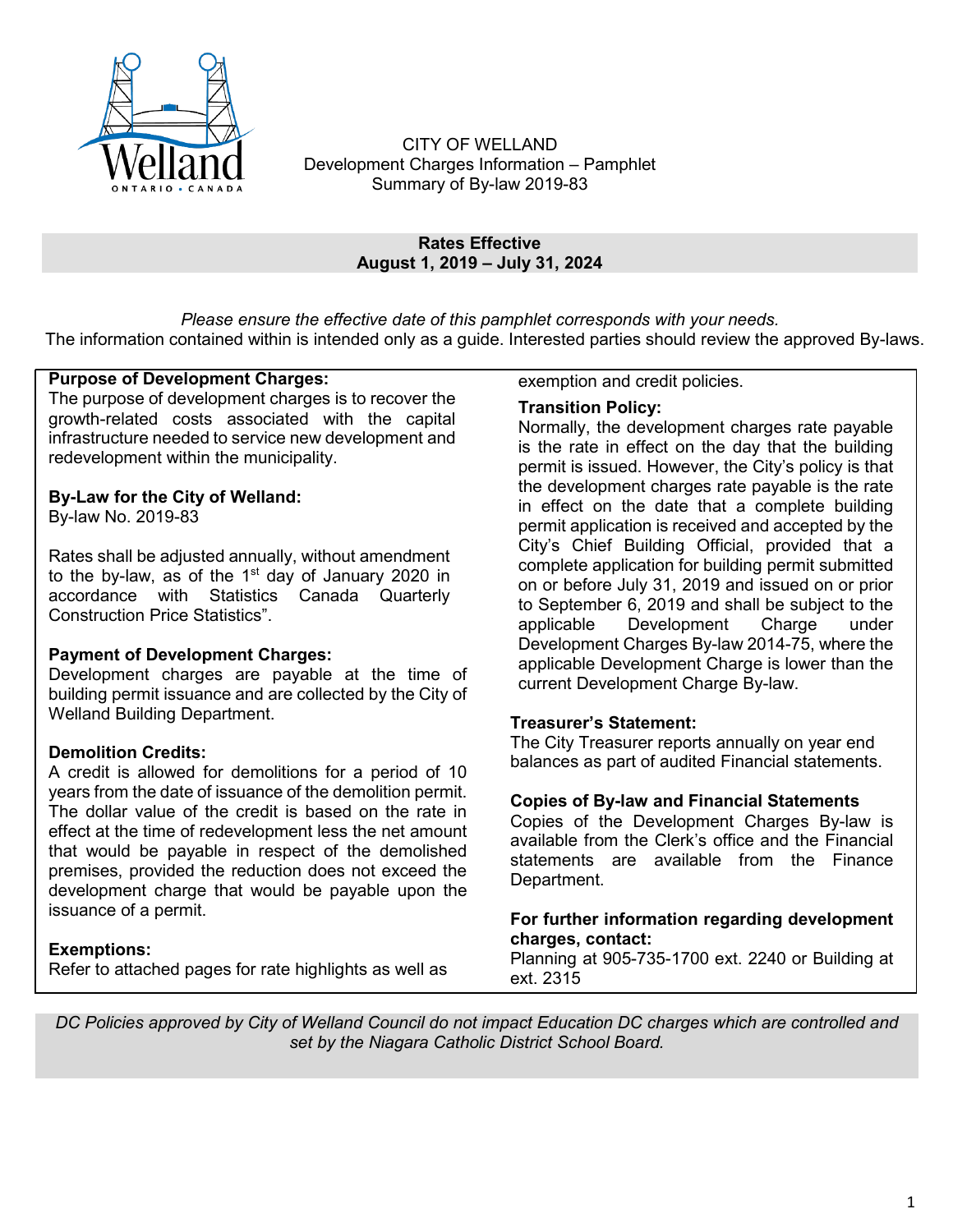## **SCHEDULE "A"**

**TO BY-LAW 2019-83 OF THE CITY OF WELLAND**

|                                                   | (By Type of Residential Use - Per Dwelling Unit) |          |                  |          |                          |           |                          |                            | Per Dwelling<br>Room |          |                        |  |
|---------------------------------------------------|--------------------------------------------------|----------|------------------|----------|--------------------------|-----------|--------------------------|----------------------------|----------------------|----------|------------------------|--|
|                                                   | <b>Residential Charge By Dwelling Type</b>       |          |                  |          |                          |           |                          |                            | <b>Per Dwelling</b>  |          | <b>Non-Residential</b> |  |
|                                                   |                                                  |          |                  |          |                          |           | Room                     |                            | Charge               |          |                        |  |
|                                                   | Single Detached                                  |          | Row & Other      |          | <b>Apartment Units -</b> |           | <b>Apartment Units -</b> | Retirement<br>Home/Special |                      |          |                        |  |
|                                                   | / Semi-Detached                                  |          | <b>Multiples</b> |          | One Bedroom of           |           | <b>Two or More</b>       |                            | Need/Lodging         |          | (per square foot       |  |
|                                                   | / Duplex                                         |          |                  |          | Less                     |           | <b>Bedrooms</b>          |                            | Home                 |          | of GFA)                |  |
| <b>City Wastewater and</b>                        |                                                  |          |                  |          |                          |           |                          |                            |                      |          |                        |  |
| <b>Water Service Available</b>                    |                                                  |          |                  |          |                          |           |                          |                            |                      |          |                        |  |
| <b>General Government</b><br>Parks and Recreation | \$<br>53.24<br>\$<br>1,037.57                    | \$<br>\$ | 47.97<br>934.90  | \$<br>\$ | 25.66<br>500.08          | \$<br>\$  | 45.27<br>882.33          | \$<br>\$                   | 22.63<br>440.97      | \$<br>\$ | 0.02<br>0.06           |  |
| Library                                           | \$<br>139.11                                     | \$       | 125.35           | \$       | 67.05                    | \$        | 118.30                   | \$                         | 59.12                | \$       | 0.01                   |  |
| Transit                                           | \$<br>31.13                                      | \$       | 28.05            | \$       | 15.00                    | \$        | 26.47                    | \$                         | 13.23                | \$       | 0.01                   |  |
| Fire                                              | \$<br>652.19                                     | \$       | 587.65           | \$       | 314.34                   | \$        | 554.61                   | \$                         | 277.18               | \$       | 0.30                   |  |
| <b>Public Works</b>                               | \$<br>262.78                                     | \$       | 236.78           | \$       | 126.65                   | \$        | 223.46                   | \$                         | 111.68               | \$       | 0.12                   |  |
| Roads and Related                                 | \$<br>3,954.43                                   | \$       | 3,563.12         | \$       | 1,905.93                 | \$        | 3,362.76                 | \$                         | 1,680.63             | \$       | 1.80                   |  |
| Stormwater<br>Water                               | \$<br>297.92<br>\$<br>716.33                     | \$<br>\$ | 268.44<br>645.45 | \$<br>\$ | 143.59<br>345.25         | \$<br>\$  | 253.35<br>609.15         | \$<br>\$                   | 126.62<br>304.44     | \$<br>\$ | 0.14<br>0.33           |  |
| Wastewater                                        | \$<br>577.81                                     | \$       | 520.63           | \$       | 278.49                   | \$        | 491.36                   | \$                         | 245.57               | \$       | 0.27                   |  |
|                                                   | Ś<br>7,722.53                                    | \$       | 6,958.34         | \$       | 3,722.05                 | \$        | 6,567.06                 | \$                         | 3,282.08             | \$       | 3.06                   |  |
| No Water or Wastewater                            |                                                  |          |                  |          |                          |           |                          |                            |                      |          |                        |  |
| <b>Service Available</b>                          |                                                  |          |                  |          |                          |           |                          |                            |                      |          |                        |  |
| <b>General Government</b>                         | \$<br>53.24<br>\$<br>1,037.57                    | \$       | 47.97            | \$       | 25.66                    | \$        | 45.27<br>882.33          | \$                         | 22.63<br>440.97      | \$       | 0.02                   |  |
| Parks and Recreation<br>Library                   | \$<br>139.11                                     | \$<br>\$ | 934.90<br>125.35 | \$<br>\$ | 500.08<br>67.05          | \$<br>\$  | 118.30                   | \$<br>\$                   | 59.12                | \$<br>\$ | 0.06<br>0.01           |  |
| Transit                                           | \$<br>31.13                                      | \$       | 28.05            | \$       | 15.00                    | \$        | 26.47                    | \$                         | 13.23                | \$       | 0.01                   |  |
| Fire                                              | \$<br>652.19                                     | \$       | 587.65           | \$       | 314.34                   | \$        | 554.61                   | \$                         | 277.18               | \$       | 0.30                   |  |
| Public Works                                      | \$<br>262.78                                     | \$       | 236.78           | \$       | 126.65                   | \$        | 223.46                   | \$                         | 111.68               | \$       | 0.12                   |  |
| <b>Roads and Related</b>                          | \$<br>3,954.43                                   | \$       | 3,563.12         | \$       | 1,905.93                 | \$        | 3,362.76                 | \$                         | 1,680.63             | \$       | 1.80                   |  |
| Stormwater                                        | \$<br>297.92                                     | \$       | 268.44           | \$       | 143.59                   | \$        | 253.35                   | \$                         | 126.62               | \$       | 0.14                   |  |
| Water                                             |                                                  |          |                  |          |                          |           |                          |                            |                      |          |                        |  |
| Wastewater                                        | \$<br>6,428.39                                   | \$       | 5,792.26         | \$       | 3,098.31                 | \$        | 5,466.54                 | \$                         | 2.732.06             | \$       | 2.46                   |  |
| Water Service Available,                          |                                                  |          |                  |          |                          |           |                          |                            |                      |          |                        |  |
| <b>No Wastewater</b>                              | \$<br>53.24                                      | \$       | 47.97            | \$       | 25.66                    | \$        | 45.27                    | \$                         | 22.63                | \$       | 0.02                   |  |
| <b>General Government</b><br>Parks and Recreation | \$<br>1,037.57                                   | \$       | 934.90           | \$       | 500.08                   | \$        | 882.33                   | \$                         | 440.97               | \$       | 0.06                   |  |
| Library                                           | \$<br>139.11                                     | \$       | 125.35           | \$       | 67.05                    | \$        | 118.30                   | \$                         | 59.12                | \$       | 0.01                   |  |
| Transit                                           | \$<br>31.13                                      | \$       | 28.05            | \$       | 15.00                    | \$        | 26.47                    | \$                         | 13.23                | \$       | 0.01                   |  |
| Fire                                              | \$<br>652.19                                     | \$       | 587.65           | \$       | 314.34                   | \$        | 554.61                   | \$                         | 277.18               | \$       | 0.30                   |  |
| <b>Public Works</b>                               | \$<br>262.78                                     | \$       | 236.78           | \$       | 126.65                   | \$        | 223.46                   | \$                         | 111.68               | \$       | 0.12                   |  |
| <b>Roads and Related</b>                          | \$<br>3,954.43                                   | \$       | 3,563.12         | \$       | 1,905.93                 | \$        | 3,362.76                 | \$                         | 1,680.63             | \$       | 1.80                   |  |
| Stormwater<br>Water                               | \$<br>297.92<br>\$<br>716.33                     | \$<br>\$ | 268.44<br>645.45 | \$<br>\$ | 143.59<br>345.25         | \$<br>\$  | 253.35<br>609.15         | \$<br>\$                   | 126.62<br>304.44     | \$<br>\$ | 0.14<br>0.33           |  |
| Wastewater                                        |                                                  |          |                  |          |                          |           |                          |                            |                      |          |                        |  |
|                                                   | \$<br>7,144.72                                   | \$       | 6,437.70         | \$       | 3,443.56                 | \$        | 6,075.70                 | \$                         | 3,036.51             | \$       | 2.79                   |  |
| <b>Wastewater Service</b>                         |                                                  |          |                  |          |                          |           |                          |                            |                      |          |                        |  |
| Available, No Water                               |                                                  |          |                  |          |                          |           |                          |                            |                      |          |                        |  |
| General Government<br>Parks and Recreation        | \$<br>53.24<br>\$<br>1,037.57                    | \$<br>\$ | 47.97<br>934.90  | \$<br>\$ | 25.66<br>500.08          | \$.<br>\$ | 45.27<br>882.33          | \$<br>\$                   | 22.63<br>440.97      | \$<br>\$ | 0.02<br>0.06           |  |
| Library                                           | \$<br>139.11                                     | \$       | 125.35           | \$       | 67.05                    | \$        | 118.30                   | \$                         | 59.12                | \$       | 0.01                   |  |
| Transit                                           | \$<br>31.13                                      | \$       | 28.05            | \$       | 15.00                    | \$        | 26.47                    | \$                         | 13.23                | \$       | 0.01                   |  |
| Fire                                              | \$<br>652.19                                     | \$       | 587.65           | \$       | 314.34                   | \$        | 554.61                   | \$                         | 277.18               | \$       | 0.30                   |  |
| Public Works                                      | \$<br>262.78                                     | \$       | 236.78           | \$       | 126.65                   | \$        | 223.46                   | \$                         | 111.68               | \$       | 0.12                   |  |
| Roads and Related                                 | \$<br>3,954.43                                   | \$       | 3,563.12         | \$       | 1,905.93                 | \$        | 3,362.76                 | \$                         | 1,680.63             | \$       | 1.80                   |  |
| Stormwater<br>Water                               | \$<br>297.92                                     | \$       | 268.44           | \$       | 143.59                   | \$        | 253.35                   | \$                         | 126.62               | \$       | 0.14                   |  |
| Wastewater                                        | \$<br>577.81                                     | \$       | 520.63           | \$       | 278.49                   | \$        | 491.36                   | \$                         | 245.57               | \$       | 0.27                   |  |
|                                                   | \$<br>7,006.20                                   | \$       | 6,312.89         | \$       | 3,376.80                 | \$        | 5,957.90                 | \$                         | 2,977.64             | \$       | 2.73                   |  |
| <b>St Andrew's Terrace Water</b>                  |                                                  |          |                  |          |                          |           |                          |                            |                      |          |                        |  |
| <b>Service Area</b>                               |                                                  |          |                  |          |                          |           |                          |                            |                      |          |                        |  |
| <b>General Government</b>                         | \$<br>53.24                                      | \$       | 47.97            | \$       | 25.66                    | \$.       | 45.27                    | \$                         | 22.63                | \$       | 0.02                   |  |
| Parks and Recreation                              | \$<br>1,037.57                                   | \$       | 934.90           | \$       | 500.08                   | \$        | 882.33                   | \$                         | 440.97               | \$       | 0.06                   |  |
| Library                                           | \$<br>139.11<br>\$                               | \$       | 125.35           | \$       | 67.05                    | \$        | 118.30                   | \$                         | 59.12                | \$       | 0.01                   |  |
| Transit<br>Fire                                   | 31.13<br>\$<br>652.19                            | \$<br>\$ | 28.05<br>587.65  | \$<br>\$ | 15.00<br>314.34          | \$<br>\$  | 26.47<br>554.61          | \$<br>\$                   | 13.23<br>277.18      | \$<br>\$ | 0.01<br>0.30           |  |
| <b>Public Works</b>                               | \$<br>262.78                                     | \$       | 236.78           | \$       | 126.65                   | \$        | 223.46                   | \$                         | 111.68               | \$       | 0.12                   |  |
| Roads and Related                                 | \$<br>3,954.43                                   | \$       | 3,563.12         | \$       | 1,905.93                 | \$        | 3,362.76                 | \$                         | 1,680.63             | \$       | 1.80                   |  |
| Stormwater                                        | \$<br>297.92                                     | \$       | 268.44           | \$       | 143.59                   | \$        | 253.35                   | \$                         | 126.62               | \$       | 0.14                   |  |
| Water                                             | \$<br>1,648.69                                   | \$       | 1,485.54         | \$       | 794.62                   | \$        | 1,402.00                 | \$                         | 700.69               | \$       | 1.08                   |  |
| Wastewater                                        | \$<br>577.81                                     | \$       | 520.63           | \$       | 278.49                   | \$        | 491.36                   | \$                         | 245.57               | \$       | 0.27                   |  |
|                                                   | \$<br>8,654.89                                   | \$       | 7,798.43         | \$       | 4,171.43                 | \$        | 7,359.91                 | \$                         | 3,678.33             | \$       | 3.81                   |  |
|                                                   |                                                  |          |                  |          |                          |           |                          |                            |                      |          |                        |  |